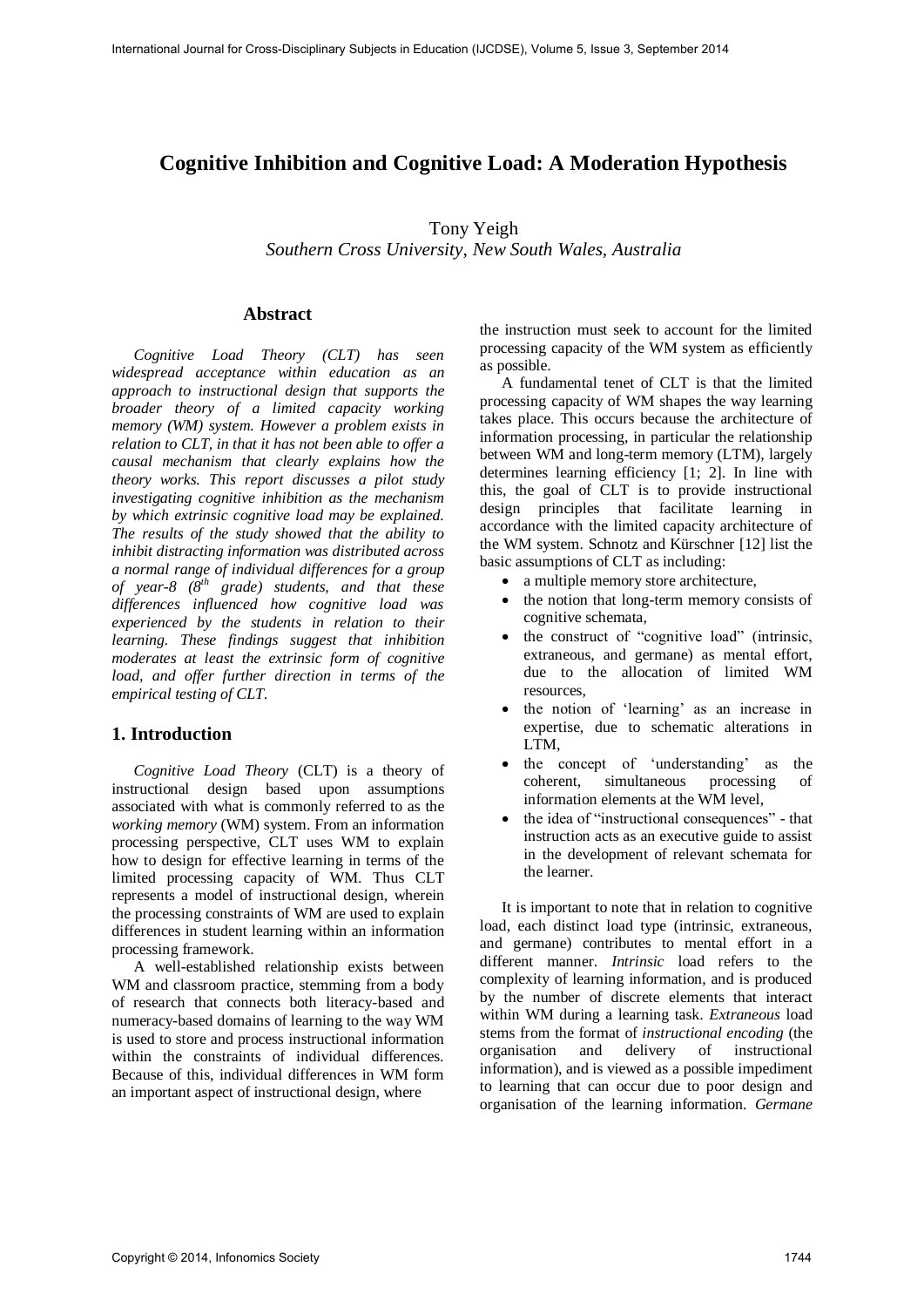load (also referred to as *essential* load) refers to the amount of mental effort devoted to learning taskrelevant information. This type of cognitive load is considered appropriate and desirable, as it consolidates memory construction. All three load types are important to instructional design, because they all connect the limited resources of WM to LTM via schema acquisition and/or schematic automaticity [13].

A problem exists with the current construct of CLT however, wherein some theorists suggest the theory lacks an explanatory mechanism that is necessary and sufficient to the scope of its theoretical application [6; 12]. From this perspective, the present article reports on a pilot study which sought to investigate whether the neuro-cognitive process known as *cognitive inhibition* can provide a necessary causal mechanism for CLT, on the basis that inhibition appears to explain the impact of cognitive load upon limited capacity processing. It is also postulated that inhibition can provide a sufficient causal mechanism for CLT, because it is able to explain how this impact occurs in relation to the processing of instructional information.

## **1.2. Defining inhibition**

 Cognitive inhibition is a term widely used by cognitive and neuro-cognitive psychologists to refer to the ability to suppress distracting or non-relevant information during on-task cognitive engagement [7]. The term *inhibition* is used here to refer to the inhibitory function generally associated with WM, and is operationally defined as a functional connection between items of information where, when two or more items are competing for attentional focus, one of the items needs to be suppressed [9].

 The goal of the pilot study was to establish whether or not inhibition exerts a distinguishable influence on cognitive load. This is considered a necessary first step in reconceptualising the relationship between Cognitive Load Theory (CLT) and existing knowledge concerning information processing. In addition, because CLT represents a design-based approach to the implementation of WM, such a reconceptualisation may also have implications for instructional design. Due to such considerations, it is necessary to examine the relationship between inhibition and cognitive load in some detail.

# **2. The role of instructional priming**

In information processing terms, the amount of mental effort an individual experiences in relation to an on-task activity is affected by differences in the levels of activation and inhibition involved in a learning task [8; 13]. In this respect extraneous cognitive load is especially pertinent to Cognitive Load Theory (CLT), because it conjoins the influence of instructional encoding to the experience of mental effort. As implicit instructional designers, teachers often encode information in a particular way for student learning, yet this may not always represent the most effective processing approach in terms of cognitive load.

Such instructional issues involve the degree to which instruction makes particular load-type demands upon WM, which, according to Mayer and Moreno, derive from instructional priming. In this context *priming* refers to the way information is cognitively activated for ongoing processing, with a bias for positive priming (increased efficiency in the way the information is accessed), or for negative priming (decreased efficiency in the way the information is accessed), occurring due to the way antecedent information is used to organise for ontask processing. An important consideration for cognitive load is, therefore, how the teacher encodes instructional information to prime for more-or-less efficient activation of the information to be learned. Of importance to the current study is that excessive extraneous cognitive load may be expected whenever the teacher's encoding of instructional information involves too much negative priming. This is because negative priming requires the learner to perform significant non-essential processing in the form of incidental (task-irrelevant) processing and representational (short-term memory) holding. Figure 1 provides a conceptual representation of this set of relationships. Note that priming appears to control the relationship between extraneous and germane cognitive load.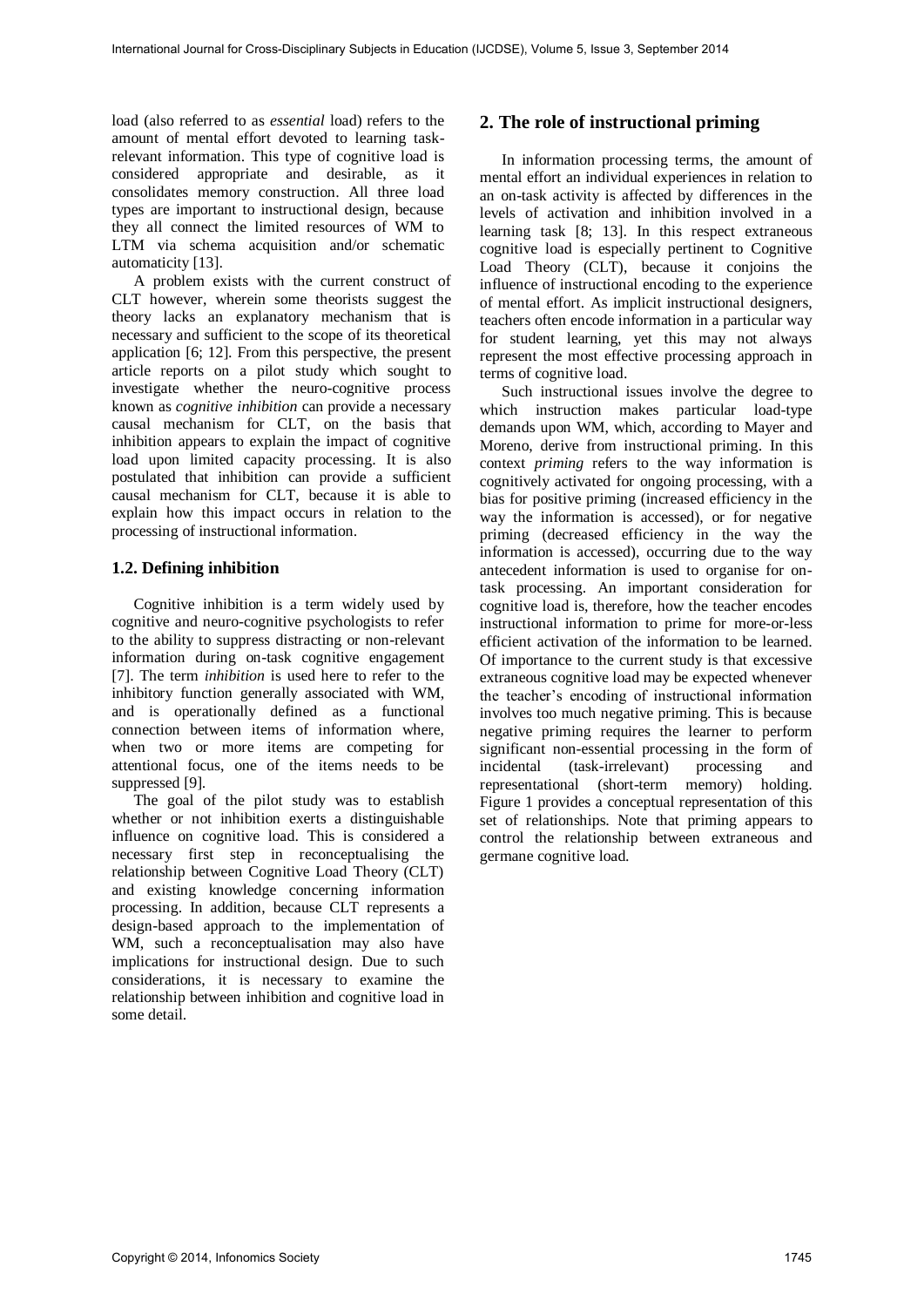

Figure 1: Conceptual representation of the relationship between cognitive load and priming

Importantly, non-essential processing requires increased inhibitory function because of the greater need to stop task-irrelevant and short-term information from interfering with the objectives of the learning task. In this understanding of instructional encoding, mental effort represents the primary measure of cognitive load because the instructional priming can be used to locate specific inhibition requirements along a processing continuum, from non-essential processing (extraneous cognitive load) to essential processing (germane cognitive load). Inhibition is thus positioned in relation to CLT because it highlights how differences in priming translate into differences in extraneous cognitive load. This position is supported by some cognitive load theorists [15], who have suggested that an important part of what cognitive load measures is the level of inhibitory function required by a particular task.

In line with this, the current study sought to determine whether the relationship between cognitive load and inhibition appears consistent, that is, whether measures of inhibitory function for individual students maintain a clear and predictable correspondence with the amount of cognitive load experienced by the students.

# **3. Study rationale**

 Most WM research has tended to highlight ways in which problematic task-relevant processing creates a susceptibility to poor performance on a specific task. In contrast, relatively little research has looked at ways in which the ability to suppress irrelevant information might also contribute to poor learning at the more generalised level of classroom learning, and in relation to specific measures of inhibition. The value of the current study rests in the fact that it seeks to identify whether inhibition does interact with the amount of mental effort experienced by individual students in relation to their learning in a systematic fashion. The study thus seeks to determine whether inhibition constitutes a causal mechanism for extrinsic cognitive load.

# **4. The investigation**

This research addressed the relationship between inhibitory differences and cognitive load for a group of year-8  $(8<sup>th</sup> \text{ grade})$  students. WM functions relative to representational holding (short-term store), and problem-solving ability (accuracy in solving math problems) were determined for the students, as these functions relate to the extrinsic and germane cognitive load types. Using a Flanker task, the ability to process conflicting or distracting information was also determined for the students, and self-reported measures of cognitive load were obtained in relation to instruction the students received from four different teachers, all of whom taught the students in common. Of particular interest was whether those students less able to inhibit distracting information would rate the instruction as requiring higher levels of mental effort than those students more able to inhibit distracting information, as well as whether these ratings would vary or remain stable across different teachers. The main, underlying question being addressed was, "Do individual differences in inhibitory ability affect the way students experience mental effort at the classroom level?".

Figure 2 provides a conceptual overview of how the relationships between WM, inhibition, and cognitive load are understood to interact within the study. Note that inhibition (CI) is viewed as an aspect of WM, and as such interacts with the instructional encoding received from different teachers to moderate the amount of cognitive load (CL) students experience in relation to the teachers. Thus, it is proposed that individual differences in inhibitory ability act to moderate mental effort in relation to received instruction, to produce a range of differences in the cognitive load experienced by learners. It is therefore expected that clear correspondences will occur between measured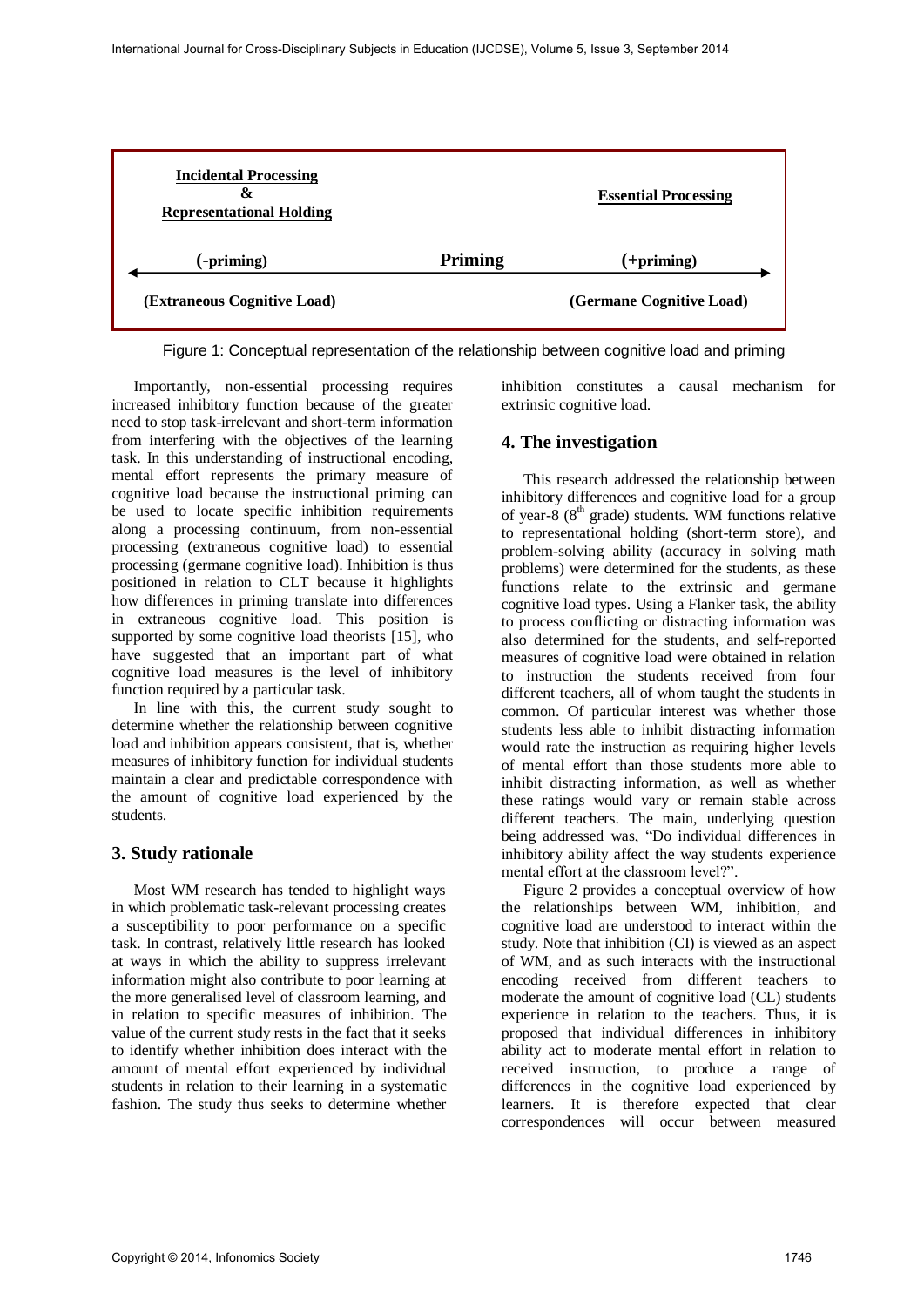inhibition for the students (using the Flanker task) and the cognitive load ratings they assign to the

teachers.



Figure 2: Perceived relationships between WM, inhibition, and cognitive load.

#### **4.1. Hypotheses**

There were just two hypotheses tested by this initial study: **H1**: predicted that student WM function will correlate positively with the students' academic achievement, and **H2**: predicted that significant correlations will occur between the students'

### **5. Methods**

The relationship between inhibition and cognitive load was tested by measuring individual student inhibitory ability, and then having students rate how hard they had to work mentally in order to process instructional information under each of the four teachers. It was assumed that a positive, generalised relationship found for inhibition in relation to cognitive load for these students would indicate that more-able inhibitors experience less mental effort in relation to their classroom learning, while less-able inhibitors experience greater mental effort in relation to the same classroom learning. To support the developmental and academic integrity of the student sample in relation to the construct of WM being used in the study, comparisons were also made between relevant WM functions for the students, and their overall academic achievement levels.

inhibitory measures and the amount of cognitive load they perceive in relation to learning. The first hypothesis was used to ensure that participating students were processing information at a developmentally appropriate level, and the second to test the inhibition/extrinsic cognitive load assumption.

### **5.1. Participants**

Participants in the study included 114 Year-8 students (54% female, 46% male), with an average age of 13.83 years  $(SD = 0.40)$ , and 4 teachers  $(1)$ female) with an average of 8.5 years teaching experience (SD = 5.20 yrs, range = 2 to 14 years). Subjects being taught by the teachers included English, Science, History (female), and Math. Using a single year-8 cohort maintained a similar developmental focus across the participant student population, and it is to be noted that the demographics for these students displayed normal population characteristics, including a wide range of SES backgrounds, ethnic diversity, differences in educational backgrounds, and a normally distributed range of prior achievement outcomes.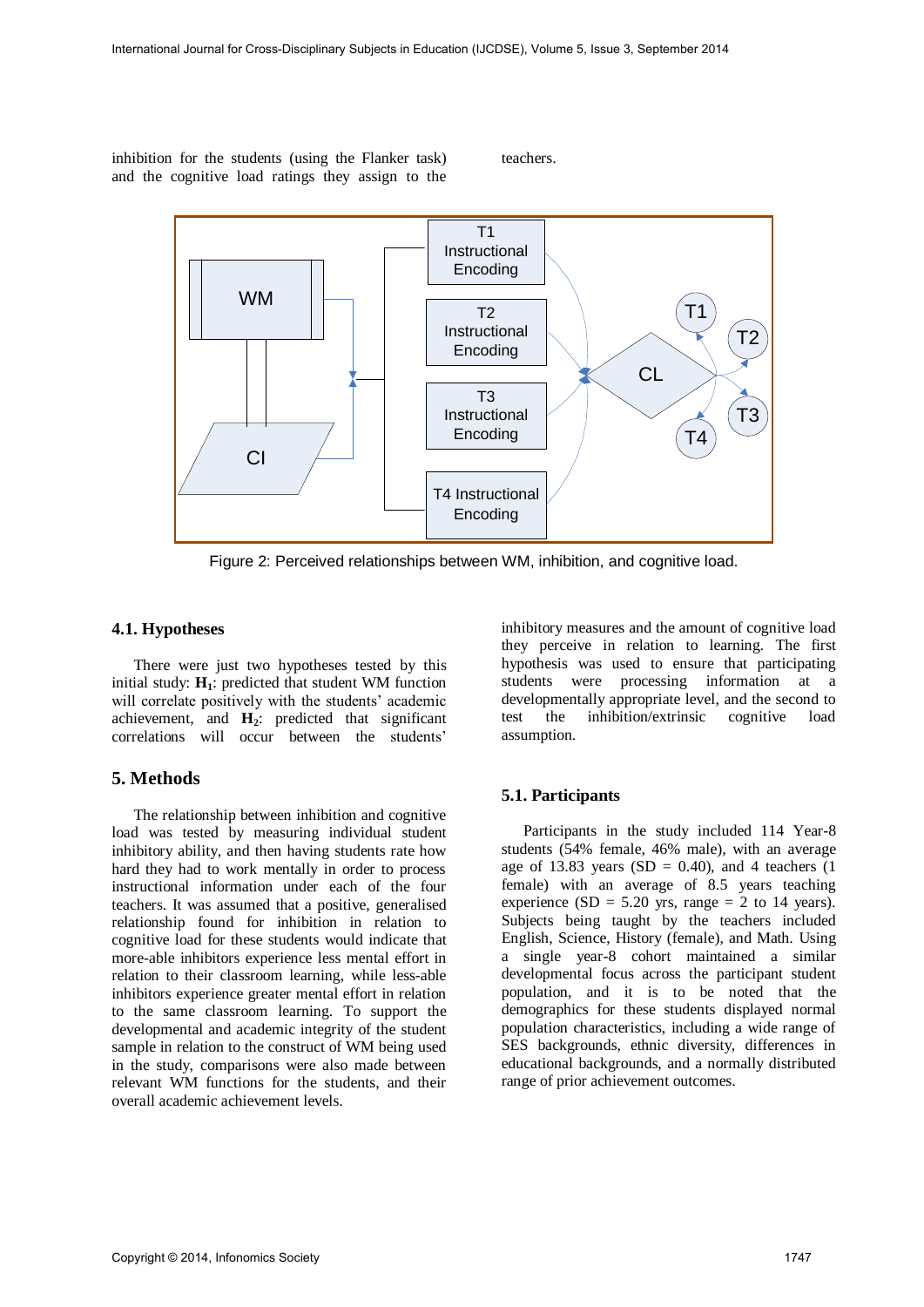#### **5.2. Ethics approval and sample size**

After obtaining ethics approval for the research, a power analysis was conducted, indicating that the sample size would detect a moderate effect, controlling for type II errors with a statistical power of 0.42. The theoretical value of the study was considered important, so the investigation was continued.

### **5.3. Measures**

A standardised measure of WM capacity, the *Operation-Word Span Task* [the OSPAN, cf. 14], and a complex measure of selective attentional processing, the *Attentional Networks Test* [the ANT, cf. 10], were used to measure a range of information processing abilities across the sample of students, including their short-term memory store for word recall, their ability to problem-solve mathematical equations accurately, and their ability to suppress or ignore task-irrelevant or distracting information.

#### **5.3.1. Cognitive inhibition**

Student inhibitory function was tested using a Flanker task, considered a good overall indicator of inhibitory function in that it measures both the identity and location of task-irrelevant information in relation to attentional focus [4; 11]. As used here, the Flanker was embedded within the ANT, which is designed to measure differences in attentional control [5; 10].

According to Jin Fan (personal communication, April, 2006) attentional control is concerned with how an individual is able to resolve attentional conflict relating to the identity and/or location of information, that is, how well the person is able to retain attentional focus in light of irrelevant or distracting information. The ANT does this by comparing accuracy of identification and response time differences for congruent versus incongruent processing conditions. The measure of this function by the ANT is referred to as "conflict data", and was used here as an indicator of individual differences for inhibition among the participating student population.

#### **5.3.2. Cognitive load**

To determine cognitive load the students rated each teacher according to how much mental effort they experienced during lessons received from that teacher, that is, according to how "hard" they felt they had to work mentally under instructions from the teacher. They did this by assigning a numerical value on a scale of  $1 - 7$  to the amount of mental effort they experienced during sixteen (16) individual lessons over the course of one academic year, in relation to each of the participating teachers. Individual cognitive load ratings were then averaged for each student, in relation to each of the teachers, to deliver an overall average cognitive load rating as perceived by the students for each teacher.

### **6. Analyses**

 Table 1 lists the characteristics of the variables viewed as impacting most directly on the research.

| <b>Variable</b>                                | <b>Measurement</b>            | <b>Study Mean</b> | <b>SD</b> |
|------------------------------------------------|-------------------------------|-------------------|-----------|
| RECALL (word recall/OSPAN)<br>Mean word recall |                               | 4.91              | 1.29      |
| ACCURACY (math's operations/OSPAN)             | % (out of 100)                | 75.29             | 11.64     |
| CI (Conflict scores on the ANT)                | Response Time (in millisecs.) |                   | 87.84     |
| T1_CG.LD (student CL rating for teacher 1)     | 7-point scale                 | 4.12              | .81       |
| T2_CG.LD (student CL rating for teacher 2)     | 7-point scale                 | 4.23              | 1.19      |
| T3_CG.LD (student CL rating for teacher 3)     | 7-point scale                 | 4.04              | .98       |
| T4_CG.LD (student CL rating for teacher 4)     | 7-point scale                 | 3.48              | 1.24      |
| <b>ACHIEVE</b>                                 | $%$ mark (out of 100)         | 71.37             | 10.81     |

Table 1: Overview of variables relating to the research hypotheses

It is to be noted that the variable "CI" (representing inhibition) is viewed as the independent variable of interest in these analyses. This variable, along with the cognitive load ratings assigned to the four teachers  $(T1 - T4 \text{ CG.LD})$ , outcomes for the specified WM tasks (RECALL and ACCURACY),

and the student achievement marks (ACHIEVE), were all normally distributed. Reliability analysis for the student cognitive load ratings returned an overall Cronbach alpha coefficient of .64. The reliability estimate for RECALL X ACCURACY was .68,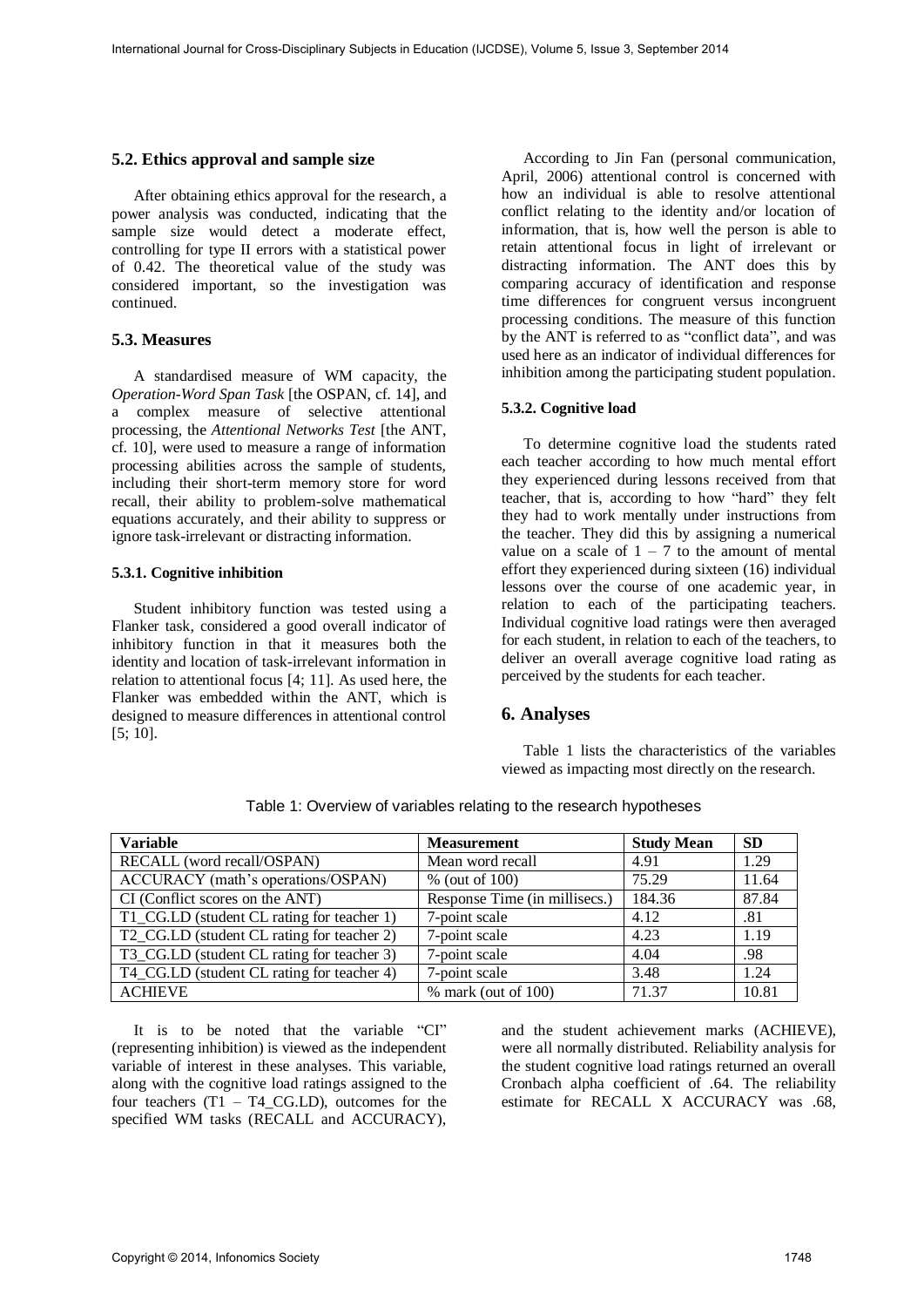providing support for the WM construct as measured in the study.

### **7. Results**

The first hypothesis predicted a significant, positive relationship between WM function and student achievement outcomes. This hypothesis is in keeping with a large body of evidence suggesting that WM function is highly correlated with learning [3]. It is tested here in order to establish that the sample for the current study demonstrated developmentally appropriate levels of WM function.

The WM functions of interest were defined in terms of student scores on the OSPAN relating to representational holding (word recall) and active processing (accuracy in solving math problems), both measures relating to classroom learning and cognitive load theory. Correlations between student achievement outcomes and the WM measures were highly significant, with RECALL and ACHIEVE returning  $r_{114}$ ) = .26,  $p < .01$ , and ACCURACY and ACHIEVE returning  $r_{(114)} = .24$ ,  $p < .02$ . A

univariate test of between-subjects effects for the relationship between RECALL and ACHIEVE returned  $F(108,5) = 5.41$ ,  $p < .04$ ,  $\eta^2 = .62$ . Betweensubjects effects for ACCURACY and ACHIEVE returned  $F(108,5) = 4.56$ ,  $p < .06$ ,  $\eta^2 = .58$ .

The second hypothesis stated that a significant relationship would be found for student inhibitory function and the cognitive load ratings the students assigned to their learning. In this relationship, the more able inhibitors were expected to assign less cognitive load to their learning, while the less able inhibitors were expected to assign more cognitive load to their learning. Table 2 displays the correlations relating to this hypothesis. Note that this relationship was significant for three out of the four instructional situations experienced by the students, supporting the main hypothesis of the research, which predicted that students more efficient at inhibition also experienced less cognitive load in relation to their learning.

Table 2: Correlations between inhibition (CI) and cognitive load (cg.ld), by teacher (t1 – t4)

|                                      | $t1_{\text{eq}}$ .ld | $t2_{\text{g}}$ .ld | $t3$ cg.ld | $t4_{\text{eq}}$ .ld |  |
|--------------------------------------|----------------------|---------------------|------------|----------------------|--|
| CI                                   | $.228(*)$            | $.198(*)$           | $.186(*)$  | .136                 |  |
| $n = 114$<br>(*) $p < .05$ , 2-tails |                      |                     |            |                      |  |

In addition, the relationship between CI & CL seemed to also influence the students' achievement outcomes in relation to the instruction they received from the teachers. Figure 3 shows that in terms of achievement outcomes, a clear interaction occurred between the more able and less able inhibitors, relative to the amount of cognitive load they experienced and in relation to their overall achievement outcomes for the year. Here we see that the less able inhibitors (scoring  $169 - 462$  on the cognitive inhibition measure) tended to experience both higher levels of cognitive load (CL\_Hi) and lower levels of achievement. In contrast to this, the more able inhibitors (scoring 0 - 169 on the cognitive inhibition measure) tended to experience lower levels

of cognitive load (CL\_Lo) and higher levels of achievement. Of importance is that these two influences seemed to interact just below the mean achievement score of 70, which was the overall achievement mean for the participating student cohort. This supports the division between less and more able inhibitors made in the study, as well as indicating that the experience of cognitive load does have an applied impact on student learning.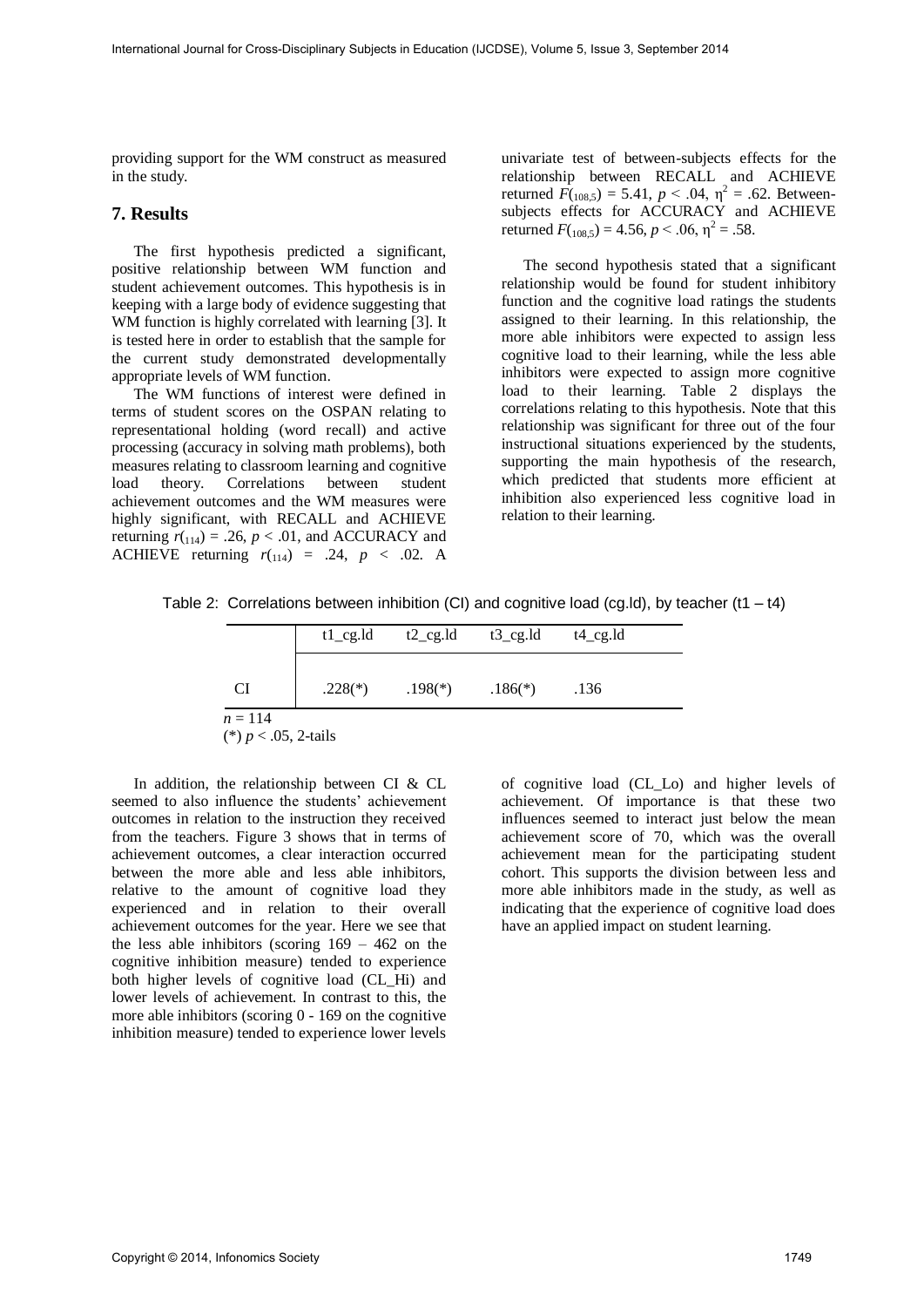

Figure 3: Interaction between cognitive load, cognitive inhibition, and achievement outcomes

### **8. Discussion**

The first hypothesis predicted that a significant, positive relationship would exist between WM function and student achievement outcomes, proposing that academic achievement is closely associated with WM function. This hypothesis received strong support, suggesting that instructional designers (including the classroom teacher) need to be aware of the degree to which WM acts as a processing gatekeeper for learning. This finding is in agreement with a body of information that indicates the generalised importance of WM to the learning process, and supports the first hypothesis of the research.

The second hypothesis predicted that a positive relationship would exist between inhibition (CI) and student cognitive load (CL) ratings for the instruction they received. This relationship was predicted on the basis that less-efficient inhibitors were expected to experience greater cognitive load in relation to their learning than the more-efficient inhibitors. Although the overall results obtained for this hypothesis were not unanimous, significant relationships were found for three out of the four participating teachers, indicating that the proposed connection does exist between inhibitory function and mental effort. This is an important finding for the research, and offers general support to the hypothesised relationship of interest.

## **9. Study limitations**

Probably the most fundamental limitation with respect to the current study is its intentionally narrow scope, which was designed to examine the effects of instructional encoding factors solely on inhibition and cognitive load. This has meant that other variables (e.g., IQ, SES; etc.) which might help explain these relationships have not been taken into account, and incorporating such variables into future research may prove fruitful. However, the quasiexperimental nature of the current research meant that too much "noise" would have occurred, and possibly obscured authentic findings, unless this more fine-grained focus was adopted at this pilot level of investigation.

## **10. Conclusion**

The analyses presented in this study have demonstrated the existence of a generalised relationship between inhibitory processing and mental effort in relation to learning. Most importantly, the findings suggest that variations in cognitive load may be explained in terms of individual differences for inhibitory function, thus signifying that inhibition moderates mental effort in relation to learning. This is an important finding, and suggests that instructional designers need to consider ways to incorporate inhibition-supporting strategies into classroom instruction.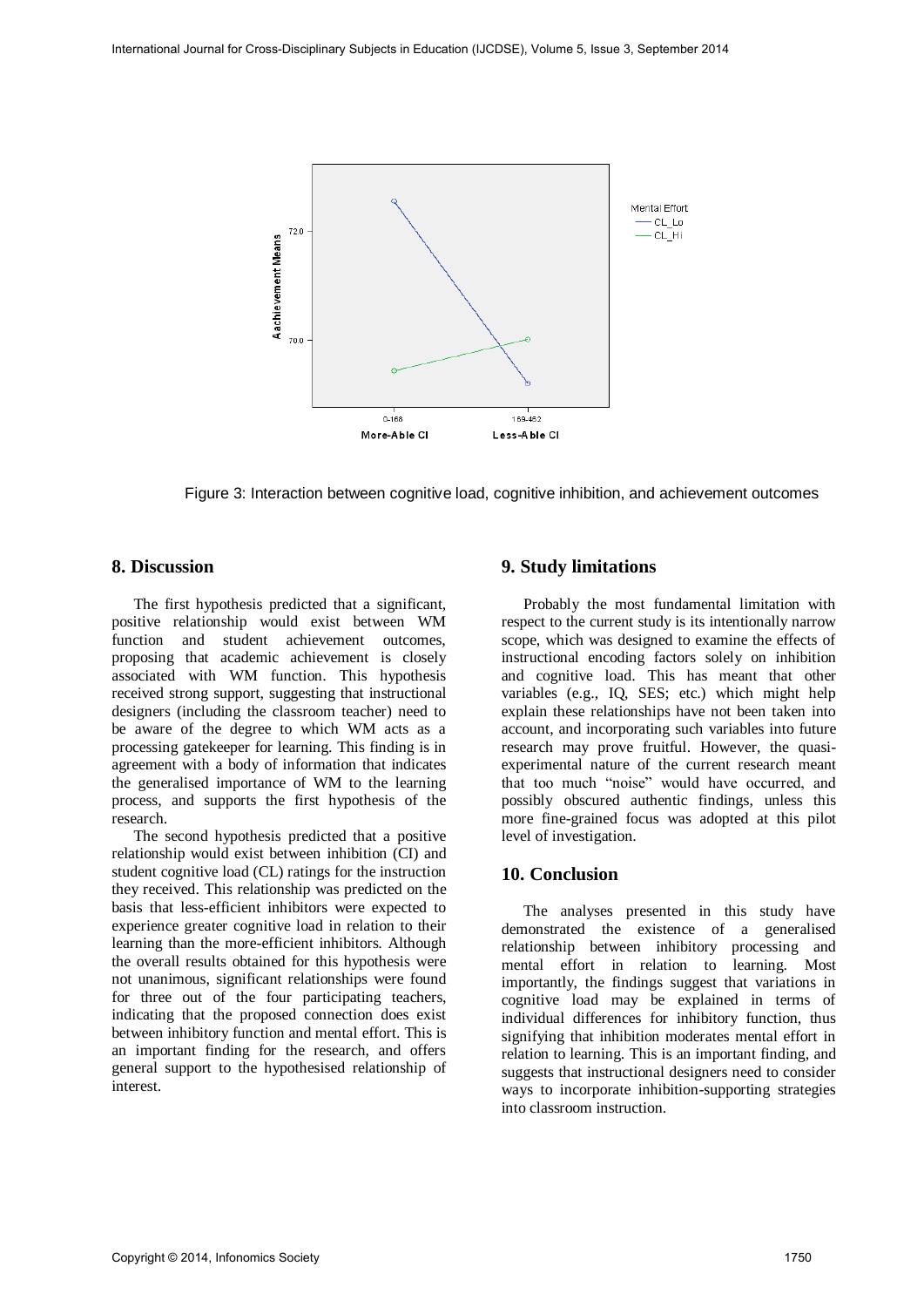One obvious application of this finding would be to task-analyse the different phases of complex learning strategies such as Problem-Based Learning (PBL), in order to determine how to control for nonessential processing differentially across the various strategy phases. PBL is a "predictive strategy", that is, a learning strategy that involves students developing hypotheses in order to address a particular problem or theory. In this respect it is important to note that all predictive strategies involve a type of progressive learning. This occurs because the student's efforts to understand and process different predictions about a problem eliminate and refine the predictive elements and information over time. Because of this, there are differences between the amounts of inhibitory activity required to maintain selective attentional focus for early versus later predictive strategy use. This means that the amount of cognitive load can also be expected to vary, according to the amount of representational holding and level of schematic activation involved at different times during the progression.

Figure 4 depicts the relationship between extraneous cognitive load and the use of predictive strategies. This depiction is based on what could be termed the "inhibition X cognitive load model of attentional processing", as established by the current research. Note that this relationship is driven by the amount of information priming that is associated with the different phases of the strategy, and that the purposes of priming change with the need to address different processing issues that arise as the strategy progresses. This means that different "inhibitory strategies" need to be employed during the early phases of a predictive strategy to those employed in the later phases of the predictive strategy, which is in line with the overall effects of progressive learning across the different phases. The first of these strategies involves the minimisation of misleading instructional influences, and seeks to limit the amount of representational holding and irrelevant activation that occurs during the early phase of prediction. Conversely, the second strategy would then involve the elaboration of facilitating instructional influences, and seek to consolidate and expand the overall learning that has taken place across the strategy.



Figure 4: Depiction of predictive strategy use in relation to extraneous cognitive load.

Of additional interest is that this study has identified cognitive inhibition as a likely causal mechanism for explaining the influence of extrinsic cognitive load. This finding is important to Cognitive Load Theory (CLT) because it allows that theory a means of delineating the causal effects of mental effort at a more empirical level than has been prior available, thereby offering CLT a way forward in terms of further empirical testing and extrapolation.

Thus, although the present study has limited scope, it nonetheless offers relevant knowledge and direction for ongoing research in the areas of WM, inhibition, and cognitive load.

### **11. Recommendations for future research**

Future investigations of inhibition in relation to CLT should seek to test explicit priming strategies at